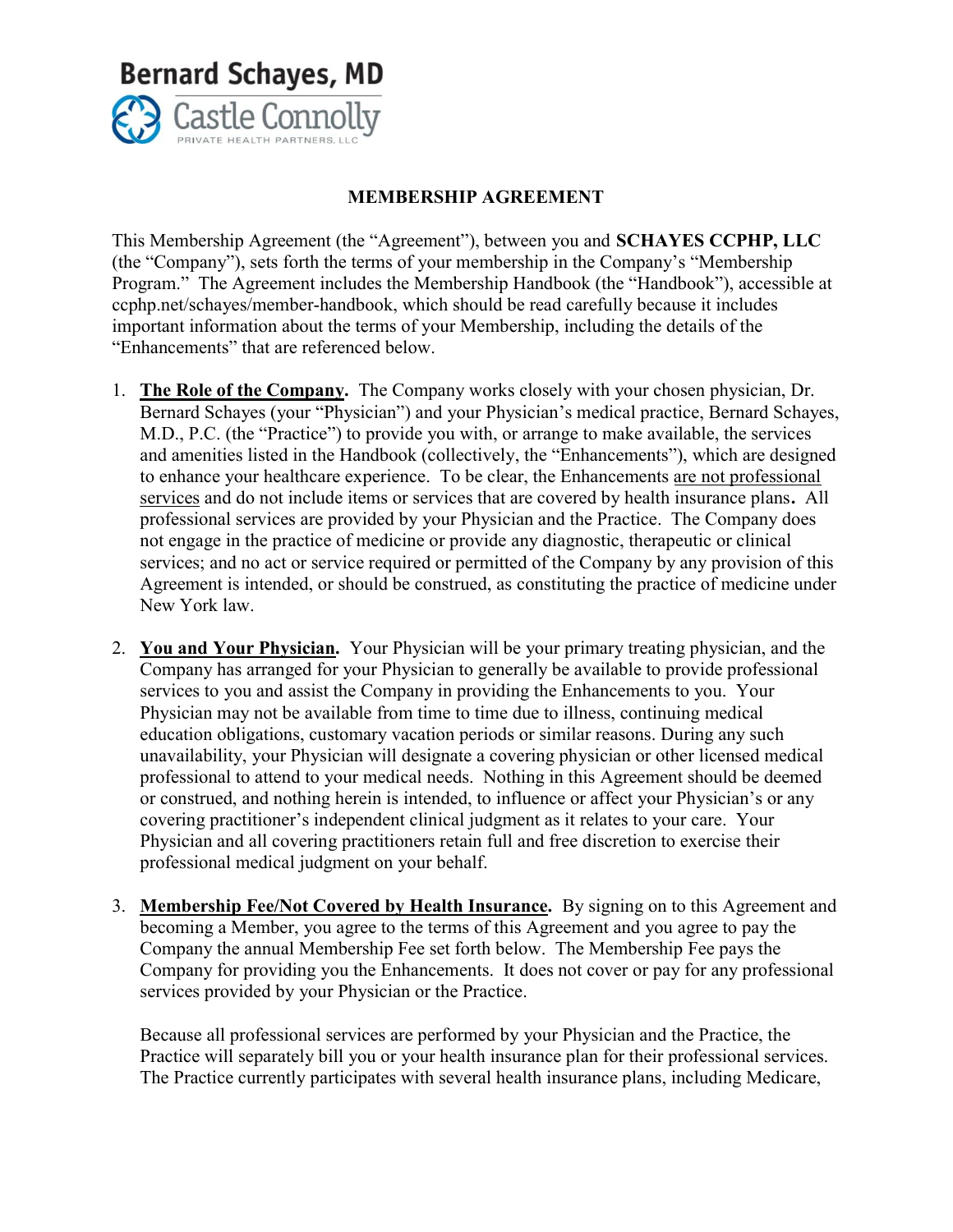and where applicable, accepts payment from those plans as payment in full for professional services, subject to applicable deductibles, co-payments and coinsurance.

 You agree not to submit to your health insurer or health plan any bill, invoice or claim for reimbursement or payment with respect to the Membership Fee. You also agree that this Agreement is a service contract and not a contract of insurance. You acknowledge that you may, however, in your discretion, submit the Membership Fee for reimbursement to any flexible spending account, health reimbursement account, or medical savings account of your employer in which you participate, but that the Company makes no representation that any part of the Membership Fee will qualify to be reimbursed from any such account.

Your annual Membership Fee is \$ Tou may pay the Membership Fee in one annual payment, or two (bi-annual) payments, or quarterly, or monthly. Payments can be made to the Company by bank account or credit card. You will select your method and timing of payment in the Payment Information section of this Agreement, below. Certain processing fees, as outlined in the Payment Information section, will apply.

The Company reserves the right to change the Membership Fee at the start of any Renewal Year (defined below), following at least thirty (30) days' advance written notice.

4. Term and Termination. The initial term of this Agreement will begin on the "Effective Date," which is the date on which your Membership Services begin pursuant to this Agreement, as confirmed by the Company following its receipt of a copy of the Agreement executed by you and your Membership Fee; provided that upon the Company's receipt of the executed Agreement and the Membership Fee, the Company retains the option, in its sole discretion, not to confirm the effectiveness of this Agreement (e.g., due to limitations on the number of Members) and to return your Membership Fee payment to you.

Unless this Agreement is otherwise terminated as provided herein, the initial term of this Agreement will be for one (1) year, commencing on the Effective Date (the "Initial Year"), and the Agreement will automatically renew for successive one (1) year periods (each, a "Renewal Year"), unless either party notifies the other party in writing, not less than thirty (30) days' prior to the expiration of the Initial Year or a Renewal Year (as applicable) of that party's desire not to renew this Agreement.

 Unless the Agreement is sooner terminated, the Company will bill you for any Renewal Year before the beginning of that year. You agree to pay the Membership Fee for each Renewal Year (or pay the initial installment for that year, as applicable) within thirty (30) days following invoicing. Failure to pay the invoiced amount in a timely manner may result in termination of this Agreement.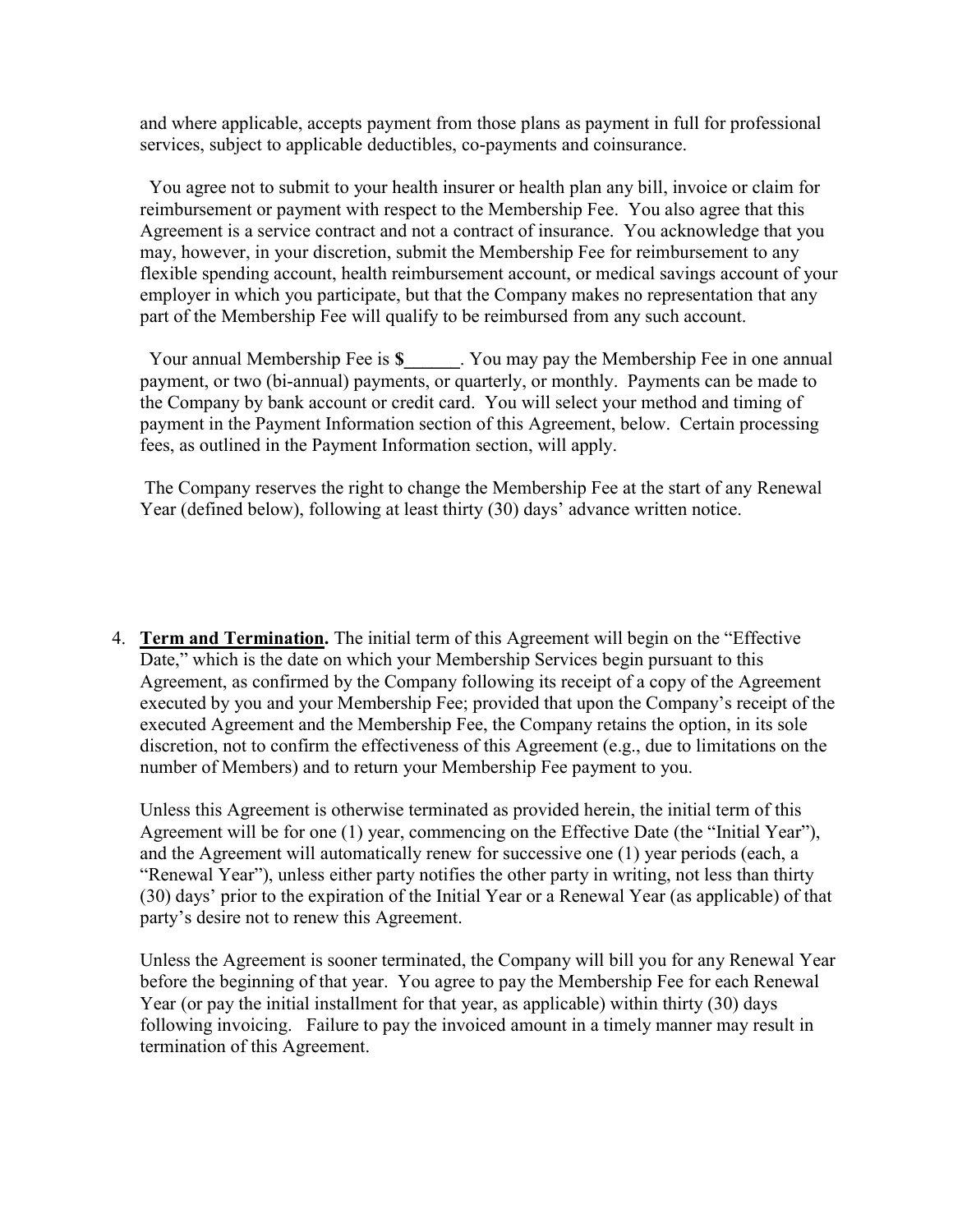Either party may also terminate this Agreement at any time for any reason upon thirty (30) days' prior written notice to the other party, delivered in the manner set forth in Section 4 of the Additional Terms section of the Handbook. If you terminate this Agreement, you will be refunded the pro-rata portion of any paid portion of your annual Membership Fee, minus an administrative fee of two hundred dollars (\$200) ("Administrative Fee"). Except as provided below, if the Company terminates this Agreement, you will be refunded the pro-rata portion of any paid portion of your annual Membership Fee, and no Administrative Fee will be due. Any pro-rated refund will be based on the number of days remaining in your Membership term (or payment period, as applicable). In the event of your death, this Agreement will immediately terminate. However, in the event that your Physician becomes unavailable for an extended period of time, the Company may seek to identify a replacement Physician as your Physician (at least temporarily) and not terminate this Agreement, in which case you will be entitled to terminate the Agreement and obtain a pro-rated refund as provided above.

[Remainder of Page Intentionally Left Blank]